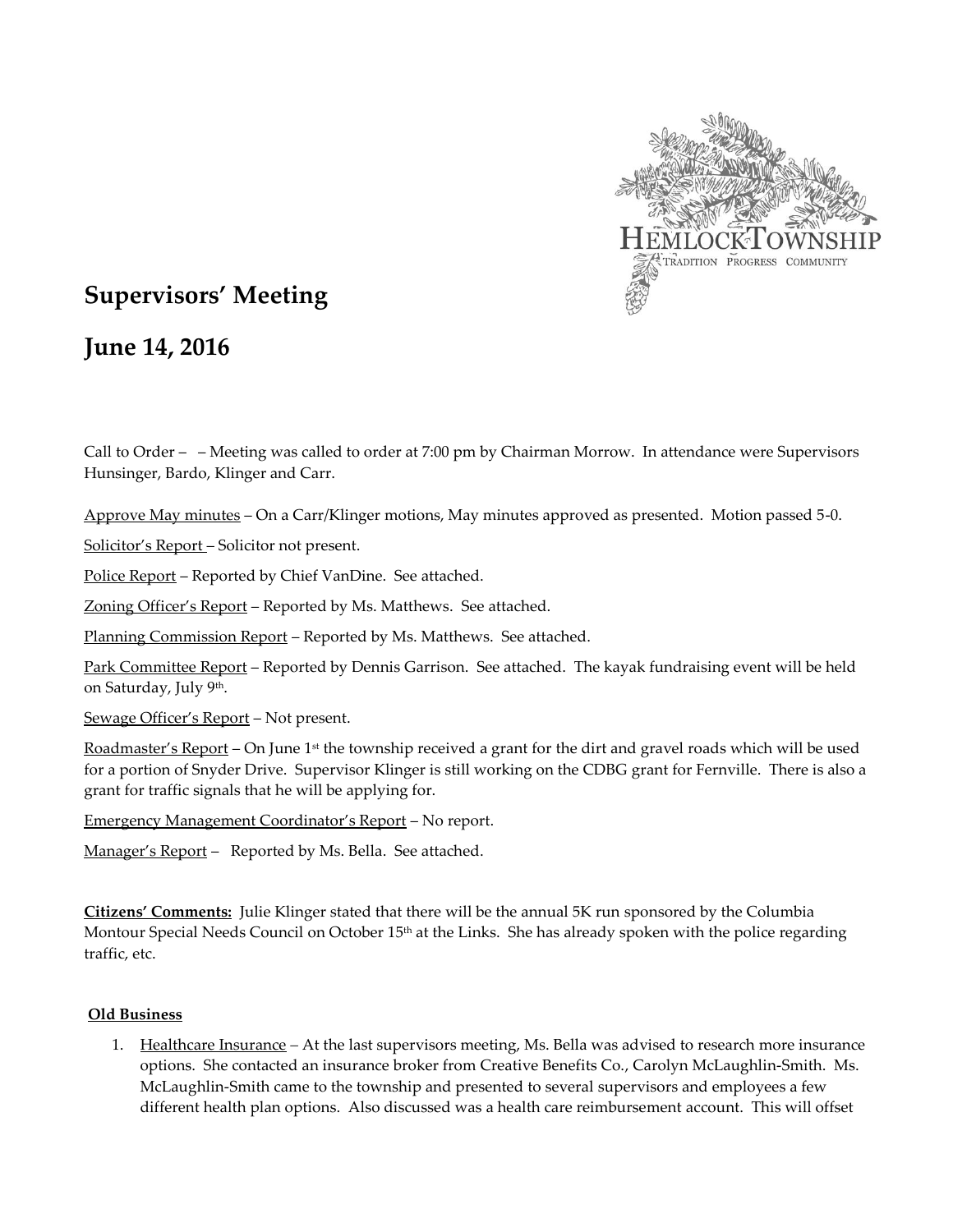any of the larger copays such that were NOT included in our previous plan. All paperwork FOR THIS TYPE OF REIMBURSEMENT will be sent to the broker by the individual employee for privacy purposes. After further discussion, a Klinger/Morrow motion was made to choose option 5 of the medical plans and to use Creative Benefits Company as our third party payer, in-network payment only, \$200.00 paid through third party, and payment of 10% of durable medical equipment effective July 1, 2016 or whenever the transition occurs. Motion passed 5-0.

On a Morrow/Bardo motion, Resolution 06-14-2016, an amendment to the collective bargaining agreement dated October 13, 2015 regarding insurance changes is passed and will be effective when the health care plan is adopted. Motion passed 5-0.

Employees on the Cobra plan will be treated the same as current employees regarding the medical plan.

## **New Business**

- 2. Consideration of the Preliminary/Final Land Development Plan for Harbor Freight Skip Schneider, engineer for Harbor Freight, discussed the current status of the plan. After some discussion of outstanding issues, a Morrow/Hunsinger motion was made to give conditional approval pending all the requirements are met as outlined in Larson Design's five-page correspondence dated June 13, 2016 (attached), county comments, PennDot, and the developer's agreement to include cost sharing of intersection signals. Motion passed 5-0.
- 3. Fernville mowing Supervisor Klinger discussed the lots the township now owns from the buy-out. The properties that are creek side will be mowed but will have a buffer left by the creek. On a Morrow/Bardo motion, where to mow will be left up to the discretion of Supervisor Klinger. Neighbors will be informed that the township is trying different mowing patterns. Motion passed 5-0.
- 4. Roadway painting at traffic signals Supervisor Klinger is in process of applying for a grant for line painting.
- 5. Consideration of new car purchase for Police Department A new car was budgeted when the 2013 car is paid off in July. The 2009 car will be put out for bid. There is \$5,000.00 available for a new camera. The amount requested is \$27,414.00 for Day Ford and \$7,140.58 for equipment. On a Klinger/Hunsinger motion, permission is given to purchase the police car. Motion passed 5-0. On a Carr/Morrow motion, Chief VanDine is authorized to sign documents relating to the purchase of the car for the township. Motion passed 5-0.
- 6. Employee Handbook update Ms. Haney has been working on the handbook. A draft is available for review.

## **Other Business**

Supervisor Klinger discussed the townships responsibility for removing trees/limbs that are dangerous. He stated he received a copy of the Crawford County tree ordinance and is requesting that Solicitor Lewis review it. Perhaps the township can develop an ordinance to address this problem. After further